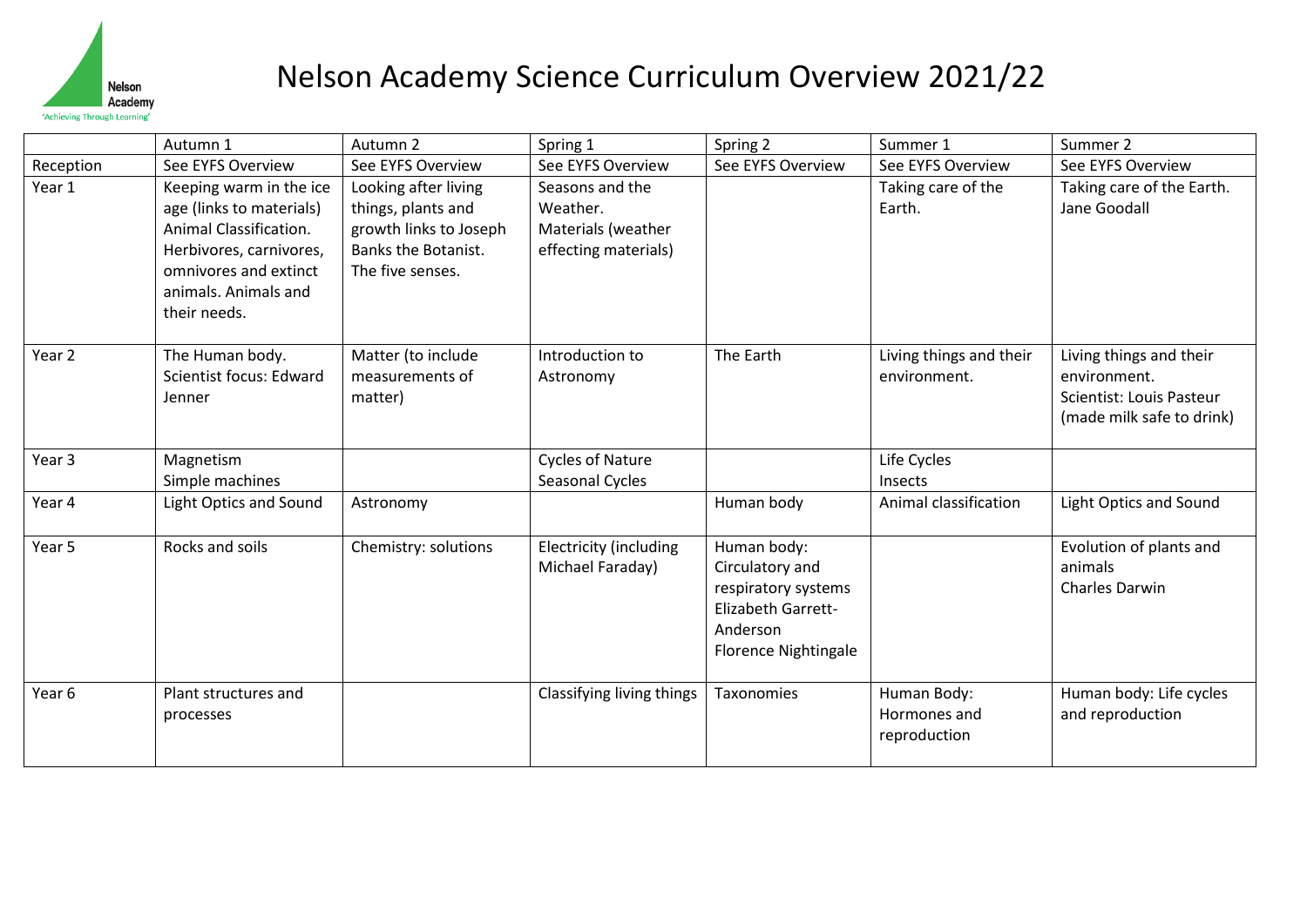

| By the end of Key Stage 1, pupils will:                                     | By the end of Key Stage 2, pupils will:                                          |
|-----------------------------------------------------------------------------|----------------------------------------------------------------------------------|
| Ask simple questions and recognise that they can be answered in different   | Ask relevant questions and use different types of scientific enquiries to        |
| ways                                                                        | answer them.                                                                     |
| Observe closely, using simple equipment                                     | Be able to set up simple practical enquiries, comparative and fair tests.        |
| Perform simple tests                                                        | Make systematic and careful observations and, where appropriate, take            |
| Identify and classify                                                       | accurate measurements using standard units, using a range of equipment.          |
| Use observations and ideas to suggest answers to questions                  | Gather, record, classify and present data in a variety of ways to help in        |
| Gather and record data to help answer questions                             | answering questions.                                                             |
| know how plants grow and what they need to survive. (Y1)                    | Record findings using simple scientific language, drawings, labelled             |
| Know about common plants and trees, their structure and the differences     | diagrams, keys, bar charts, and tables.                                          |
| between them. (Y1)                                                          | Report on findings from enquiries, including oral and written explanations,      |
| Know about the four seasons, the associated weather and the varying day     | displays or presentations of results and conclusions.                            |
| lengths throughout the year. (Y1)                                           | Use results to draw simple conclusions, make predictions for new values,         |
| Know the basic needs of animals and how their young are similar to their    | suggest improvements and raise further questions.                                |
| parents (Y1)                                                                | Identify differences, similarities or changes related to simple scientific ideas |
| Know about a variety of common animals and their structure: carnivores,     | and processes.                                                                   |
| herbivores and omnivores. (Y1)                                              | Use straightforward scientific evidence to answer questions or to support        |
| Know about our 5 senses and how we use them. (Y1)                           | their findings.                                                                  |
| Know the different materials we use and their properties. (Y1)              | Know the life processes that happen each season (Y3)                             |
| Know what a habitat is and how it is suited to a specific animal. (Y2)      | Know the life cycle and how plants and animals reproduce. (Y3)                   |
| Know how animals obtain their food and what a food chain is. (Y2)           | Know the Earth's surface is mostly covered by water and what the water           |
| Know about the diversity of ocean life and what threatens our oceans. (Y2)  | cycle is. (Y3)                                                                   |
| Know why materials are best suited to particular jobs and how solid objects | Know the physical characteristics and life cycle of insects and how they can     |
| can be changed. (Y2)                                                        | be both helpful and harmful. (Y3)                                                |
| Know how environmental change can pose dangers to habitats. (Y2)            | Know how magnets can attract and repel depending on each pole. (Y3)              |
| Identify basic parts of our body systems and know and the importance of a   | Know how machines help make work easier, and how they are applied and            |
| healthy lifestyle. (Y2)                                                     | combined in familiar tools (y3)                                                  |
| Know that everything is made of matter and made up of parts too small for   | Know how surfaces affect the movement of objects (y3)                            |
| us to see. (Y2)                                                             |                                                                                  |
| Describe and classify objects according to what they are made of, and       | Know how living things are grouped through classification and how                |
| according to their physical properties (Y2)                                 | environmental changes effect living things. (Y4)                                 |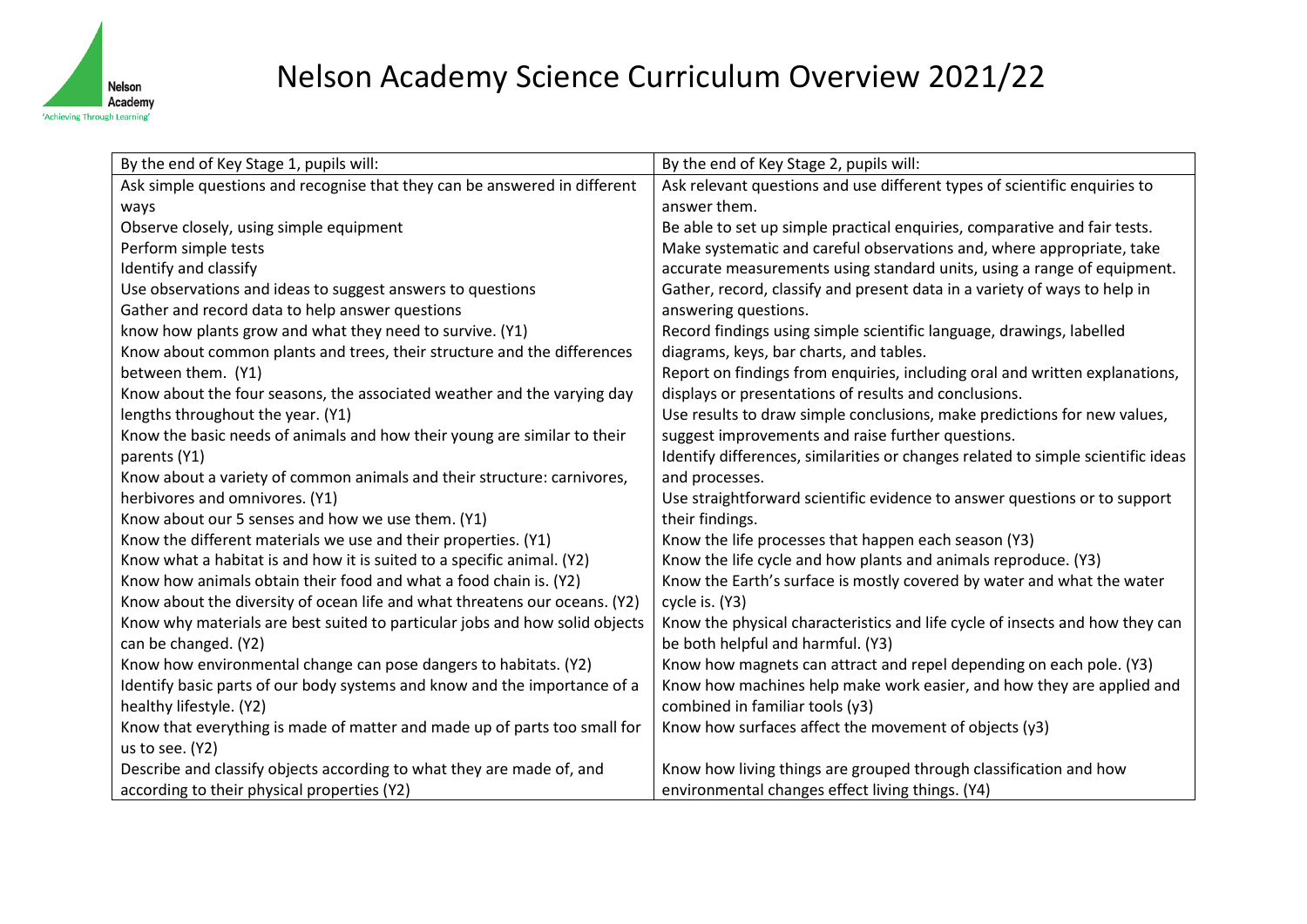

| Know the names and common examples of 3 states of matter. (Y2)          | Know the role of producers, consumers and decomposers in the food chain                                                                       |
|-------------------------------------------------------------------------|-----------------------------------------------------------------------------------------------------------------------------------------------|
| Know that water is an example of changing states of matter of a single  | (y4)                                                                                                                                          |
| substance (Y2)                                                          | Know the functions of our skeleton and muscles (y4)                                                                                           |
| Know that the sun is a star and a source of energy, light and heat (Y2) | Understand how our digestive system works, the functions of our teeth                                                                         |
| Know that the earth revolves around the sun and that it rotates. (Y2)   | and the food chain process. (Y4)                                                                                                              |
| Know that when it is day where you are, it is night for people on the   | Know the importance of nutrients from a varied and balanced diet. (Y4)                                                                        |
| opposite side of the Earth. (y2)                                        | Know that light is reflected from surfaces and this is needed in order for us                                                                 |
| Know the layers of the Earth and the formation and characteristics of   | to see. (Y4)                                                                                                                                  |
| different kinds of rocks (Y2)                                           | Know how to protect our eyes. (Y4)                                                                                                            |
|                                                                         | Know how shadows are formed. (Y4)                                                                                                             |
|                                                                         | Understand how we hear sound and the difference between volume and                                                                            |
|                                                                         | pitch. (Y4)                                                                                                                                   |
|                                                                         | Understand the shape and movement of the planets in the solar system.                                                                         |
|                                                                         | (Y4)                                                                                                                                          |
|                                                                         |                                                                                                                                               |
|                                                                         | Know the main parts of the human circulatory system and their functions.                                                                      |
|                                                                         | (Y5)                                                                                                                                          |
|                                                                         | Understand the impact lifestyle can have on our bodies. (Y5)                                                                                  |
|                                                                         | Understand how fossils are formed. (Y5)                                                                                                       |
|                                                                         | Know how to group different kinds of rocks based on their properties. (Y5)<br>Know how mountains are formed and that movement of the tectonic |
|                                                                         | plates can result in natural disasters (Y5)                                                                                                   |
|                                                                         | Know how to construct a simple circuit and which materials are                                                                                |
|                                                                         | conductors/insulators. (Y5)                                                                                                                   |
|                                                                         | Understand that the number and voltage of cells used in a circuit impact                                                                      |
|                                                                         | the lamp/buzzer. (Y5)                                                                                                                         |
|                                                                         | Know how to group materials into solids, liquids and gases and how their                                                                      |
|                                                                         | states can be changed. (Y5)                                                                                                                   |
|                                                                         | Know how to separate mixtures and which changes of state are reversible.                                                                      |
|                                                                         | (Y5)                                                                                                                                          |
|                                                                         | Understand how living things have adapted to their environment thus                                                                           |
|                                                                         | resulting in evolution. (Y5)                                                                                                                  |